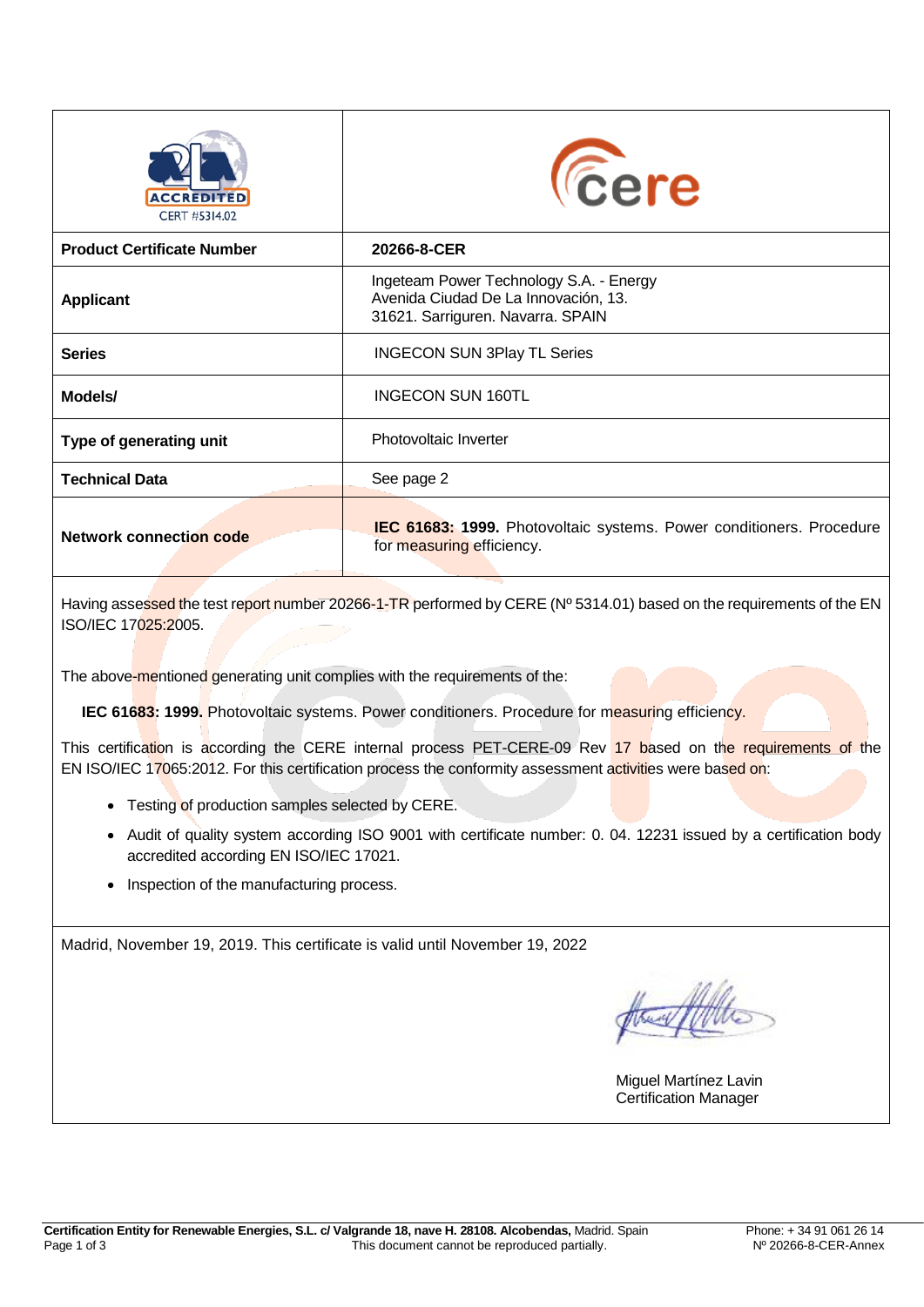



## **Technical data**

| <b>160TL</b>                         |                                                           |                                                                           |                                     |                                |                                  |                               |  |  |
|--------------------------------------|-----------------------------------------------------------|---------------------------------------------------------------------------|-------------------------------------|--------------------------------|----------------------------------|-------------------------------|--|--|
| <b>DC INPUT</b>                      |                                                           |                                                                           |                                     |                                |                                  |                               |  |  |
| Recommended PV-Power                 | 95-136 kWp                                                | 141-203 kWp 148 - 213 kWp 153.5-220 kWp<br>113-162.5 kWp<br>162-233.5 kWp |                                     |                                |                                  |                               |  |  |
| Voltage range MPP                    | 570 - 850 V<br>685 - 1000 V<br>860-1250 V<br>900 - 1250 V |                                                                           | 928 - 1250 V                        | 985 - 1250 V                   |                                  |                               |  |  |
| Maximum Voltage                      |                                                           |                                                                           |                                     | 1500 V                         |                                  |                               |  |  |
| Max. DC Current                      |                                                           |                                                                           |                                     | 200 A                          |                                  |                               |  |  |
| Max. DC short-circuit Current        |                                                           |                                                                           |                                     | 250 A                          |                                  |                               |  |  |
| Inputs (STD / PRO)                   | 1/20                                                      |                                                                           |                                     |                                |                                  |                               |  |  |
| <b>MPPT</b>                          |                                                           | 1                                                                         |                                     |                                |                                  |                               |  |  |
| <b>AC OUTPUT</b>                     |                                                           |                                                                           |                                     |                                |                                  |                               |  |  |
| <b>Rated Power</b><br>25°C/40°C/50°C | 92.8 kW/85.9<br>kW/83.8 kW                                | 111.4 kW/103.1<br>kW/100.6 kW                                             | 139.3<br>kW/128.9<br>kW/125.8<br>kW | 146.2<br>kW/135.3<br>kW/132 kW | 150.9<br>kW/139.6<br>kW/136.2 kW | 160.1 kW/148.2<br>kW/144.6 kW |  |  |
| Max. Current<br>25°C/40°C/50°C       | 134 A/124 A/121 A                                         |                                                                           |                                     |                                |                                  |                               |  |  |
| Rated Voltage                        | 400 V                                                     | 480 V                                                                     | 600 V                               | 630 V                          | 650 V                            | 690 V                         |  |  |
| Frequency                            | 50 / 60 Hz                                                |                                                                           |                                     |                                |                                  |                               |  |  |
| <b>Power Factor</b>                  | $\mathbf{1}$                                              |                                                                           |                                     |                                |                                  |                               |  |  |
| Power Factor adjustable              | Yes, 0.8-1 (leading/lagging)                              |                                                                           |                                     |                                |                                  |                               |  |  |
| <b>THD</b>                           | $<$ 3%                                                    |                                                                           |                                     |                                |                                  |                               |  |  |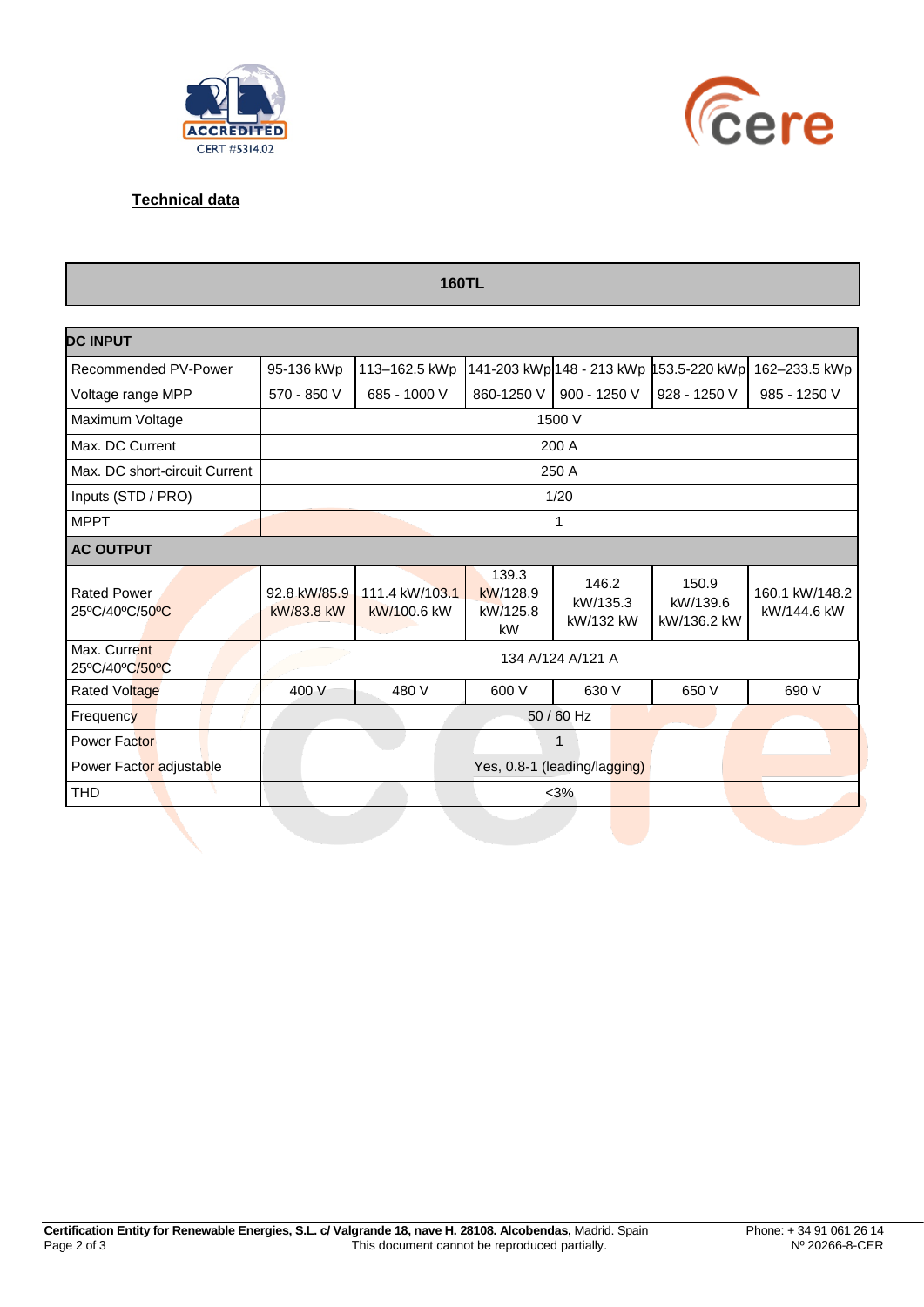



## Electrical Diagram of INGECON SUN 160TL PRO version



Inspection Report Number: 10978-19-1-IF